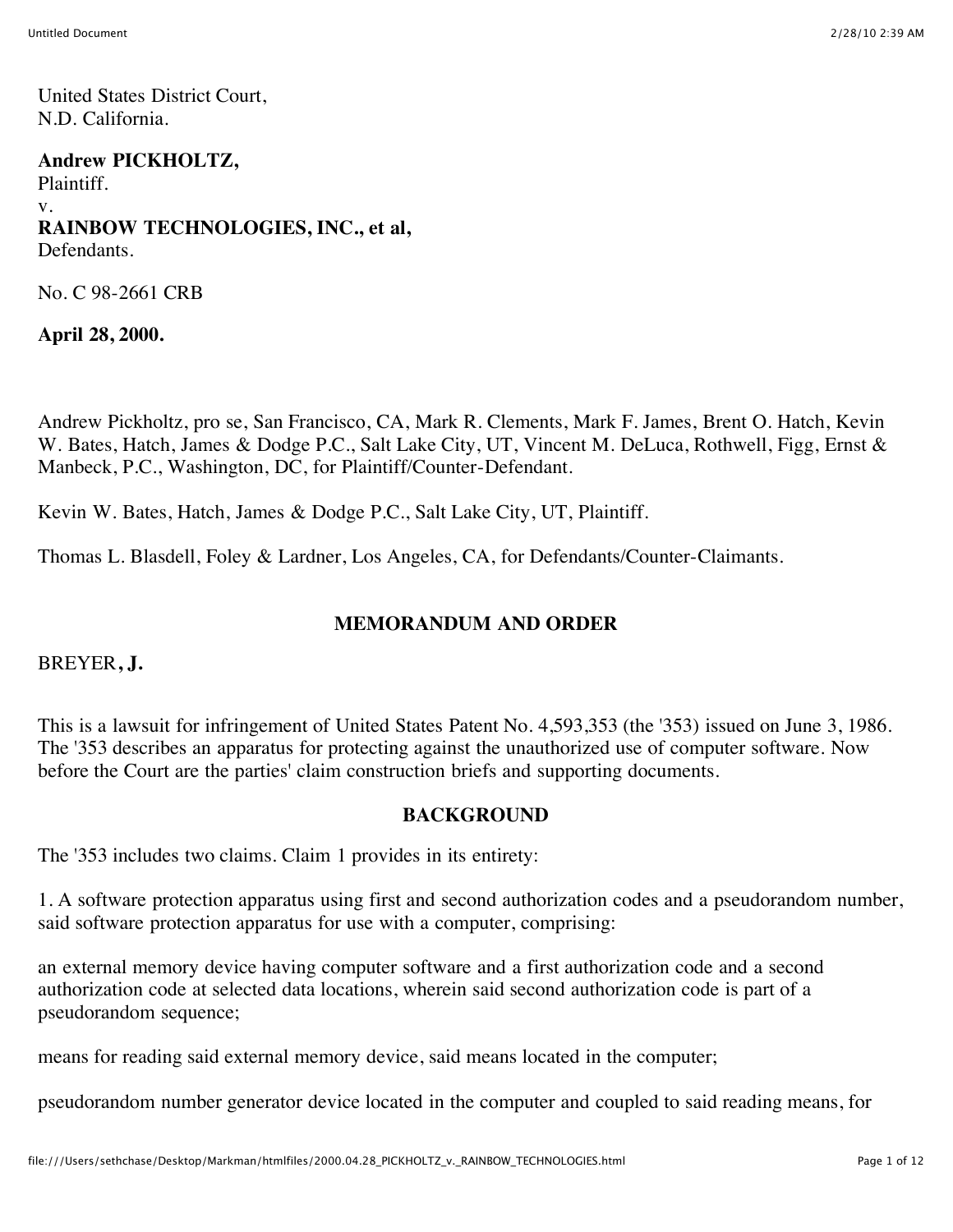generating a pseudorandom number in response to said reading means reading said first authorization code from said external memory device, said first authorization code being read prior to execution of said computer software, said pseudorandom number generator device including a sealed casing, thereby preventing identification of the pseudorandom number generator algorithm;

processing means located in the computer and coupled to said reading means and said pseudorandom number generator device, for comparing the pseudorandom number generated by said pseudorandom number generator device with the second authorization code read from selected data locations in said external memory device, said processing means generating an enable signal in response to a positive comparison of the pseudorandom number with the second authorization code for enabling execution of the computer software stored in said external memory device.

Claim 2 describes in its entirety: "The software protection apparatus in claim 1 wherein said external memory device includes a floppy disc."

The parties dispute the construction of eight terms and phrases: (1) computer, (2) computer software, (3) external memory device, (4) located in the computer, (5) pseudorandom number generator device, (6) pseudorandom sequence, (7) means for reading, and (8) processing means.

### **DISCUSSION**

# **I. LEGAL STANDARD**

Patent infringement analysis involves two steps: the proper construction of the asserted claim and a determination as to whether the accused method or product infringes the asserted claim as properly construed. *See* Markman v. Westview Instruments, Inc., 52 F.3d 967, 976 (Fed.Cir.1995) (en banc), *aff'd,* 517 U.S. 370, 116 S.Ct. 1384, 134 L.Ed.2d 577 (1996). Interpretation and construction of patent claims is a matter of law for determination exclusively by the court. *See* id. at 979.

Extrinsic evidence, that is all evidence external to the patent and prosecution history such as expert and inventor testimony, dictionary definitions and learned treatises, may be admitted in the court's discretion "for background and education on the technology implicated by the presented claim and construction issues." Key Pharmaceuticals v. Hercon Laboratories Corp., 161 F.3d 709 (Fed.Cir.1998). However, "[i]n *interpreting an asserted claim,* the court should look first to the intrinsic evidence of record, i.e., the patent itself, including the claims, the specification and, if in evidence, the prosecution history." Vitronics Corp. v. Conceptronic, Inc., 90 F.3d 1576, 1582 (Fed.Cir.1996) (emphasis added). In examining the intrinsic evidence, the court should first look at the words of the claims themselves to define the scope of the patented invention. *See id.* While "words in a claim are generally given their ordinary and customary meaning," a patentee may alter the meaning of any words as long as the special definition is clearly stated in the patent specification or file history." *Id.*

Second, the court should always review the patent specification "to determine whether the inventor has used any terms in a manner inconsistent with their ordinary meaning." *Id.* The specification is a written description of the invention which is designed to be clear and complete enough so that a person of ordinary skill in the art could make and use the invention. Drawings included in the patent application have the same impact on and effect on claim language as other portions of the specifications. *See* Autogiro Co. of America v. United States, 181 Ct.Cl. 55, 384 F.2d 391, 398 (Ct.Cl.1967). "The specification acts as a dictionary when it expressly defines terms used in the claims or when it defines terms by implication." Vitronics, 90 F.3d at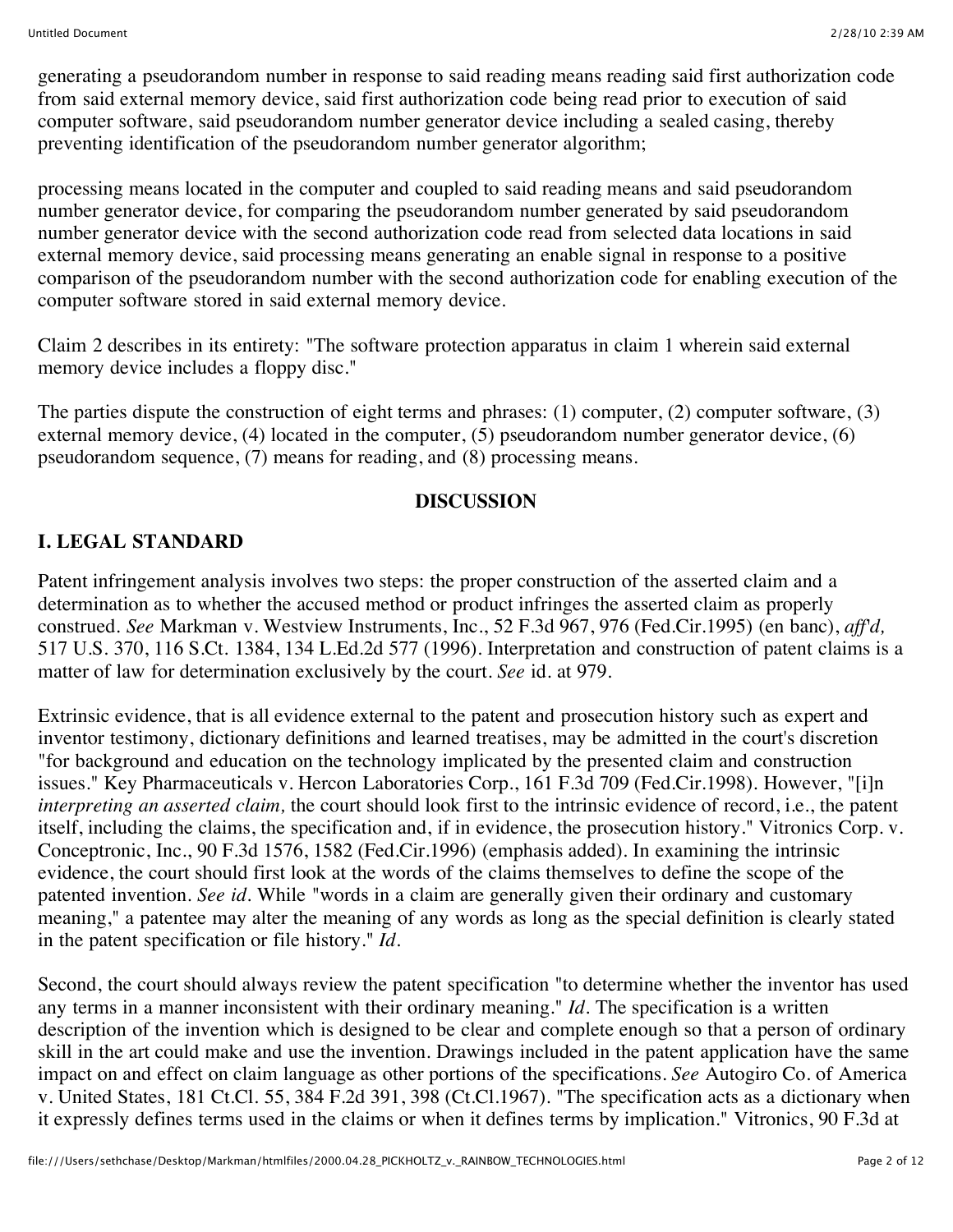1582. The Federal Circuit teaches that, "the specification is always highly relevant to the claim construction analysis. Usually it is dispositive; it is the single best guide to the meaning of a disputed term." *Id.*

The third type of intrinsic evidence that the Court may consider is the prosecution history of the patent, if it is in evidence. Vitronics, 90 F.3d at 1582. The prosecution history, also known as the "file wrapper," contains the entire record of the prosecution of the patent claim before the patent office, including any representations about the scope of the claim made by the applicant.

In most cases, analysis of the intrinsic evidence alone will resolve any ambiguity in a disputed term. "In those cases where the public record unambiguously describes the scope of the patented invention, reliance on any extrinsic evidence is improper." Vitronics, 90 F.3d at 1583. The rationale behind this type of claim construction is clear:

The claims, specification, and file history constitute the public record of the patentee's claim, a record on which the public is entitled to rely. In other words, competitors are entitled to review the public record, apply the established rules of claim construction, ascertain the scope of the patentee's claimed invention and, thus, design around the claimed invention.

Vitronics, 90 F.3d at 1583 (citing Markman, 52 F.3d at 978-79). If extrinsic evidence was looked to in the first instance, the right and ability of a competitor to read and construe the claim from the public record and then design around the invention would be meaningless. For these reasons, "[o]nly if there [is] still some genuine ambiguity in the claims, after consideration of all available intrinsic evidence, should the trial court[ ] resort[ ] to extrinsic evidence." Vitronics, 90 F.3d at 1584; *see also* Key Pharmaceuticals, 161 F.3d at 716 (extrinsic evidence on the interpretation of a claim is appropriate if the intrinsic evidence "does not answer the question").

In fact, in those cases in which intrinsic evidence unambiguously describes the scope of the patent and defines the claim language, it is error to rely on extrinsic evidence such as expert testimony, inventor testimony, dictionaries, technical treatises or articles. *See* Bell & Howard Document Mgmt. Co. Products v. Altek Systems, 132 F.3d 701, 705-6 (Fed.Cir.1997); *see also* Key Pharmaceuticals, 161 F.3d at 717 ("[w]hat is disapproved of is an attempt to use extrinsic evidence to arrive at a claim construction that is clearly at odds with the claim construction mandated by the claims themselves, the written description, and the prosecution history, in other words, with the written record of the patent"). However, "under *Vitronics,* it is entirely appropriate, perhaps even preferable, for a court to consult trustworthy extrinsic evidence to ensure that the claim construction it is tending to from the patent file is not inconsistent with clearly expressed, plainly apposite, and widely held understandings in the pertinent technical field." Pitney Bowes, Inc. v. Hewlett Packard Co., 182 F.3d 1298, 1307 (Fed.Cir.1999).

# **II. CLAIM CONSTRUCTION**

# **A. "Computer"**

Claim 1 repeatedly uses the term "computer:" (1) col. 6, l. 4-5 ("for use with a computer"), (2) col. 6, l. 12 ("located in the computer"),  $(3)$  col. 6, 1. 13-14 ("located in the computer"), and  $(4)$  col. 6, 1. 23 ("located in the computer").

# **1. The disputed constructions**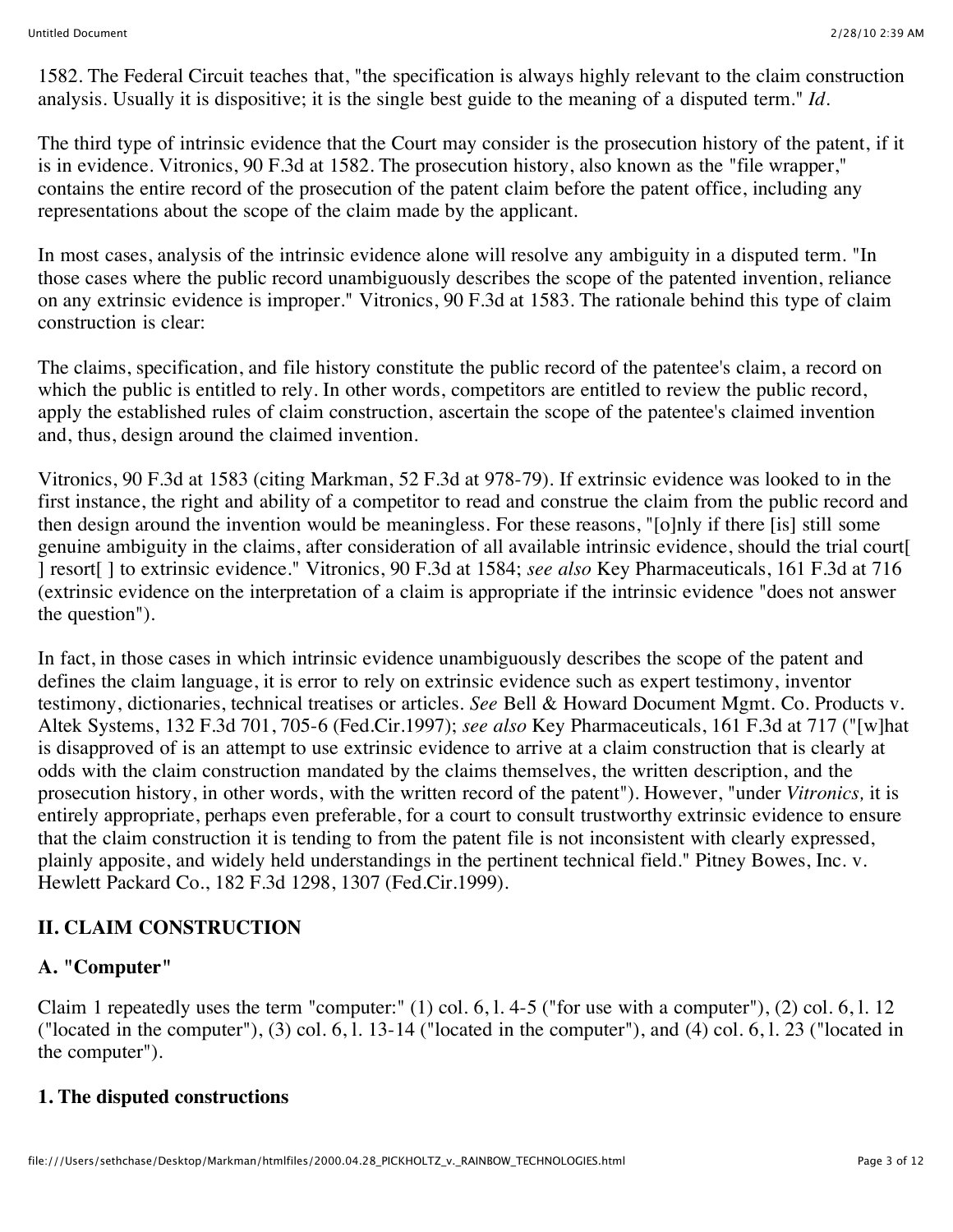Plaintiff urges the Court to construe "computer" to mean "one or more processing units and the memory, *peripherals and other devices connected electronically to and communicating with the processing units."* (Emphasis added).

Defendant proposes that "computer" be defined as "[t]he CPU and main memory on the CPU's circuit board, which, taken together, form a part of a dedicated microprocessor system capable of executing instructions on data, *and which exclude connected peripheral devices."* (Emphasis added).

The primary distinction between the two definitions is that plaintiff interprets "computer" to include devices electronically connected to the processor, such as printers, servers, keyboards, and monitors, while defendant's definition excludes such "peripherals."

## **2. Analysis**

"Computer," as used in claim 1, does not include peripherals.

First, defendant's construction is consistent with the specification. Figure 1 in the specification includes a CPU (central processing unit) and main memory (which together constitute defendant's definition of "computer") as well as a disc drive (no. 18 on Fig. 1). The entire device in Figure 1 is described as a "computer *system."* Col. 2, l. 66 (emphasis added); *see also* Col. 3, l. 4-5 (the CPU and main memory are "preferably components of a computer *system"* ) (emphasis added); Col. 3, l. 10-11 ("Operation of such a *system* is described ...") (emphasis added). The claim, however, consistently refers to a "computer" rather than a computer "system." Thus, the plain language of the patent suggests that a "computer" is different from a "computer system."

Second, the claim also repeatedly uses the term "located in the computer," for example, the pseudorandom number ("PRN") generator device is "located in the computer." If "computer" is interpreted as broadly as plaintiff urges, "located in the computer" is unnecessary; the PRN generator device must be located in the computer, that is, it has to be connected electronically to the controller and main memory. Thus, computer as used in claim 1 cannot simply mean connected electronically to the controller and main memory.

Third, Figure 1 shows the PRN generator "located in the computer" as defendant defines the term, that is, as part of the microprocessor system.

In sum, the intrinsic evidence unambiguously demonstrates that "computer" as used in claim 1 of the '353 refers to the microprocessing system and not the microprocessing system and everything electronically connected to it, including printers, disk drives and similar devices. Since the intrinsic evidence, that is the ordinary meaning of the term as used in the patent, is unambiguous and "answers the question," the Court need not consider plaintiff's extrinsic evidence.

Plaintiff's extrinsic evidence, in any event, is ambiguous, unpersuasive or supports defendant's definition of computer. For example, plaintiff identifies a patent examiner's report dated May 1, 1991 rejecting one of defendant's own patent applications as evidence of the meaning of "computer." The examiner's report, however, confirms that "computer" in the context of the '353 is not as broad as plaintiff contends. The examiner describes the '353 as

permanently establishing a first key in a hardware device (external memory 18 of Figure 1), providing and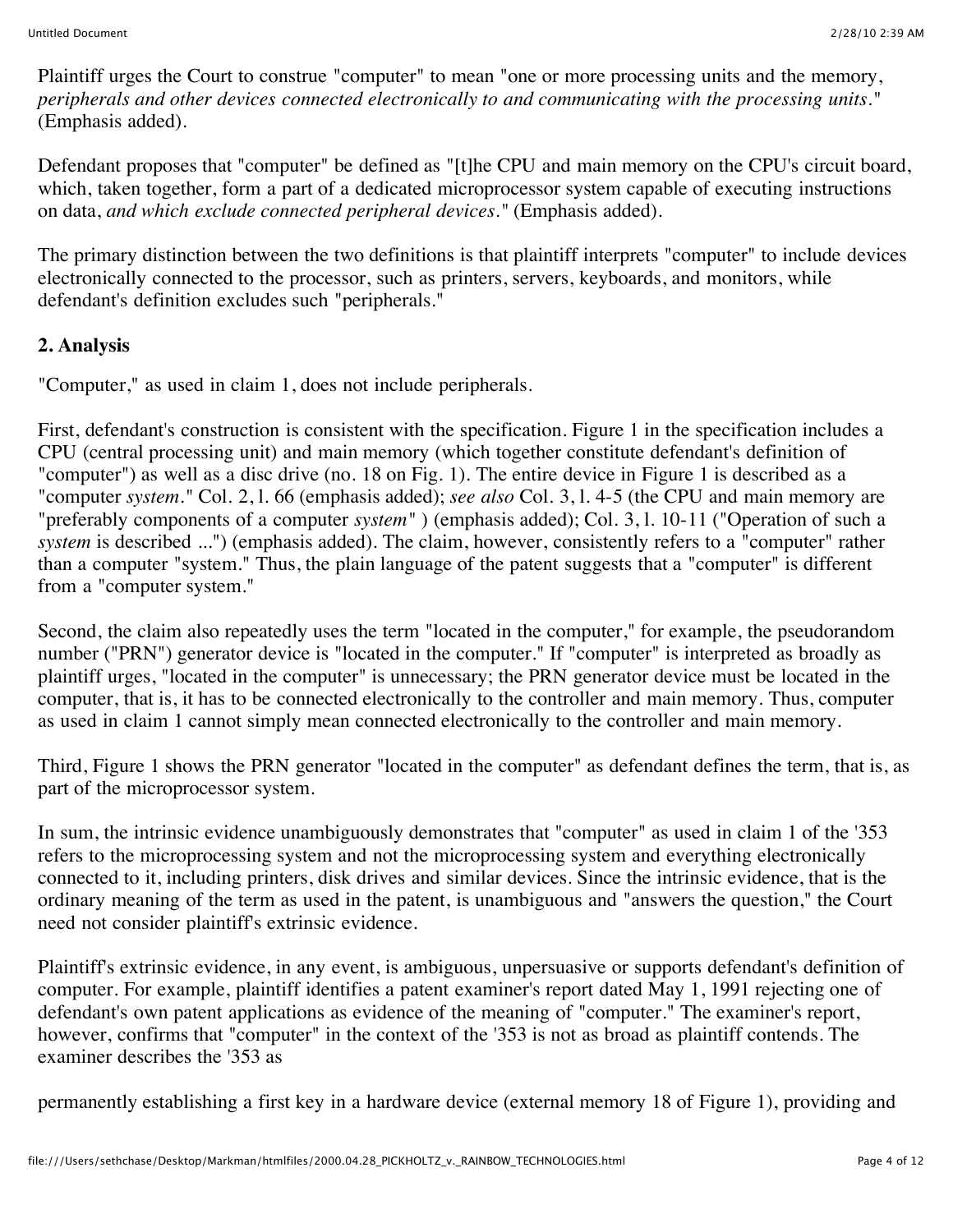storing a second key in a hardware device ..., connecting the hardware device having the first key and the second key stored therein *into a computer* ... for establishing a communications path *between the hardware device and the computer.*

May 1, 1991 Report at 3 (Exhibit 21 to Pickholtz Decl.) (emphasis added). Thus, the examiner distinguished between the hardware device (a peripheral) and a computer. One could not connect external memory into a computer if the external memory *is* the computer. Similarly, one cannot establish a communications path between external memory and a computer if the external memory *is* the computer; that would be establishing such a path between the computer and itself. Thus, this extrinsic evidence confirms the Court's construction of "computer." *See also id.* (stating that a person of ordinary skill in the art would have been motivated to use conventional structure for "connecting a peripheral component such as external memory *to a computer"* ) (emphasis added).

Plaintiff also contends that because the patent refers to a book, "Microprocessors and Microcomputers," col. 3, l. 12 ("Operation of such a system is described in detail in a number of available references ..."), the definition of digital computer in the book is intrinsic evidence supporting plaintiff's broad construction of "computer." Plaintiff's argument fails.

First, the definition in the book is inadmissible extrinsic evidence which contradicts the ordinary and unambiguous meaning of "computer" as gleaned from the language of the patent. *See* Key Pharmaceuticals, 161 F.3d at 717. Plaintiff cites no authority for the proposition that because a patent specification states that the operation of some device is described in some book, the contents of the book convert from extrinsic to intrinsic evidence.

Second, the reference to the book in the '353 actually states that the operation of a computer *system* is described in detail in the book. Thus, the patent is referring the reader to the book for a definition of a computer system (as is described in Fig. 1 of the '353), not the definition of "computer" as used in Claim 1.

### **B. "Computer Software"**

Claim 1 uses the phrase "computer software" as follows: (1) col. 6, l. 6 ("an external memory device having computer software and a first authorization code and a second authorization code"), (2) col. 6, l. 17-19 ("said first authorization code being read prior to execution of said computer software"), and (3) col. 6, l. 32-24 ("with the second authorization code for enabling execution of the computer software stored in said external memory device").

### **1. The disputed definitions**

Plaintiff interprets "computer software" to mean "one or more instructions for execution on a computer, and may include associated data."

Defendant construes "computer software" to mean "[a] set of instructions for execution on a computer and a header which identifies the first program instruction, and may include associated data."

The parties' primary dispute is whether the "computer software" can consist of a single instruction, such as "halt," or whether it must include a "set of instructions." Defendant also contends that the software must contain a "header" which identifies the first program instruction in the "set of instructions."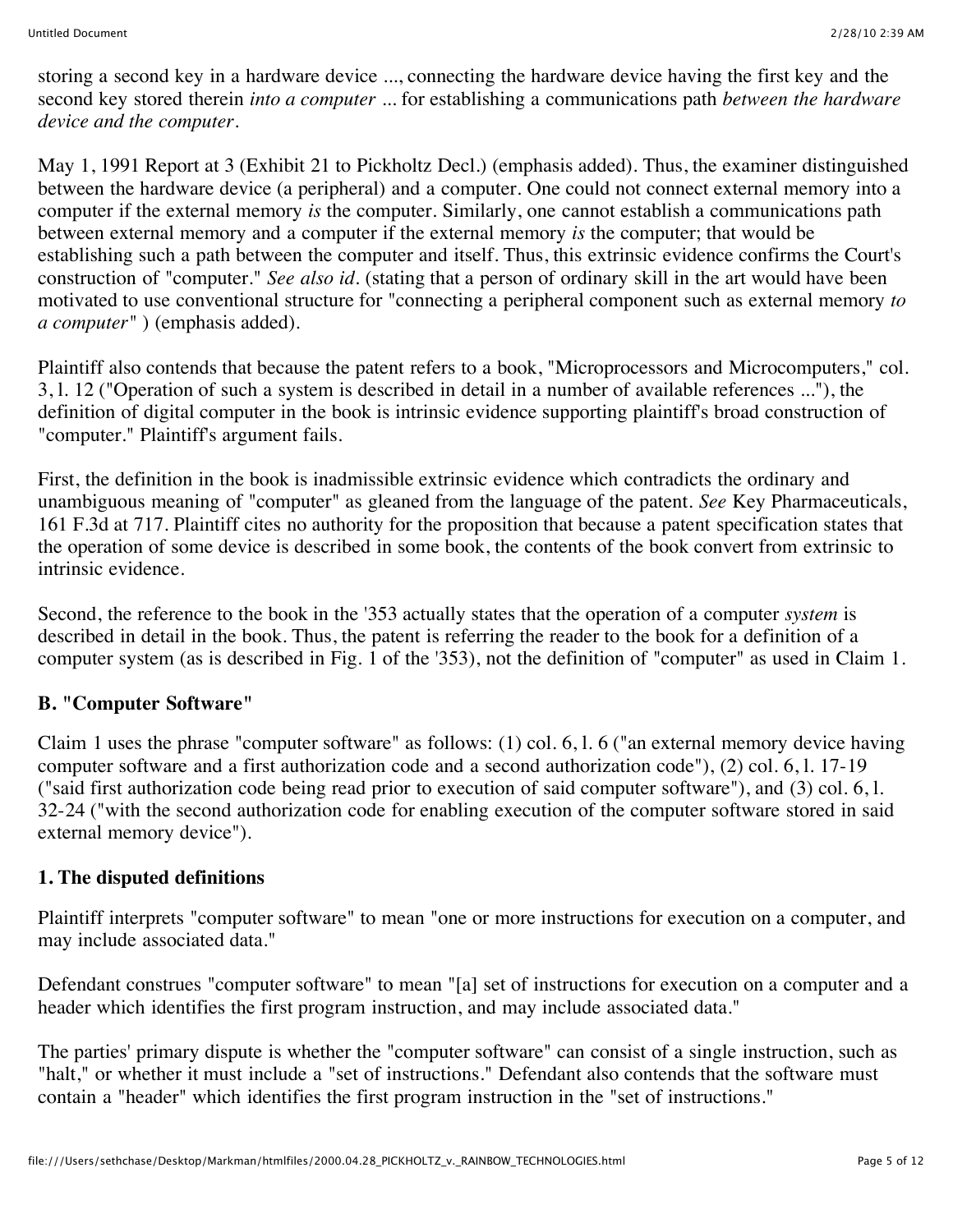### **2. Analysis**

Defendant's interpretation of "computer software," with respect to the requirement of a "set" of instructions, is more reasonable in the context of the '353. The "computer software" referred to in Claim 1 is computer software in an "external memory device." While "software" in the abstract might consist of only one instruction, the Court's obligation is to interpret terms in the claims of the patent *as they are used in the patent,* and not in the abstract. The expressed purpose of the '353 is to prevent the unauthorized use of computer software, that is, software that would require protection. As plaintiff conceded at the claim construction hearing, there is little practical value to protecting single instruction software. One reading Claim 1 of the '353 would have understood that the patent refers to software that might require protection, that is, software that consists of more than a single instruction.

Moreover, plaintiff's definition of "computer software" is at odds with the parties' *agreed to* definition of "execution of software." The parties agreed that "execution of computer software" means "to perform, run or carry out the *instructions* in the computer software." Exhibit 2, Pickholtz Decl. (emphasis added). The definition does not refer to one or more instructions, but rather to instructions plural; it assumes that the "computer software" has more than one instruction.

The Court declines to adopt defendant's interpretation of "computer software" as requiring a "header" to identify the first instruction. Nothing in the intrinsic evidence supports defendant's construction and, in fact, it has not identified anything in the extrinsic evidence either. Instead, defendant simply states, without citation, that a header is required. Such a bald statement is insufficient to support the construction urged by defendant.

### **C. "External Memory Device"**

Claim 1 of the '353 uses the phrase "external memory device." For example, it discloses an apparatus comprising: "an external memory device having computer software," col. 6, l. 6, and "means for reading said external memory device, said reading means located in the computer." *Id.,* 1. 12.

### **1. Disputed Definitions**

Plaintiff defines "external memory device" as "computer memory other than the main, relatively fast, memory of the computer which is generally erased when the power is removed, and includes magnetic disks, tapes and CD-ROMS."

Defendant defines "external memory device" as "[a] disc (or other transportable recording medium) on which an executable software program and first and second authorization codes are stored ."

### **2. Analysis**

Plaintiff's proposed definition ignores the word "external." He contends that "external" simply means memory which is generally erased when the power is removed and claims further that his definition is consistent with the Rosenberg Dictionary definition of external storage: "storage that is accessible by a computer only through input-output channels." The Rosenberg definition makes clear, however, that the storage, that is, the external memory device, is something separate from the computer (as the Court has defined it above) since it cannot be "accessible by the computer" if it is part of the computer. At the claim construction hearing the defendant stated that it agreed with the Rosenberg definition, provided "computer"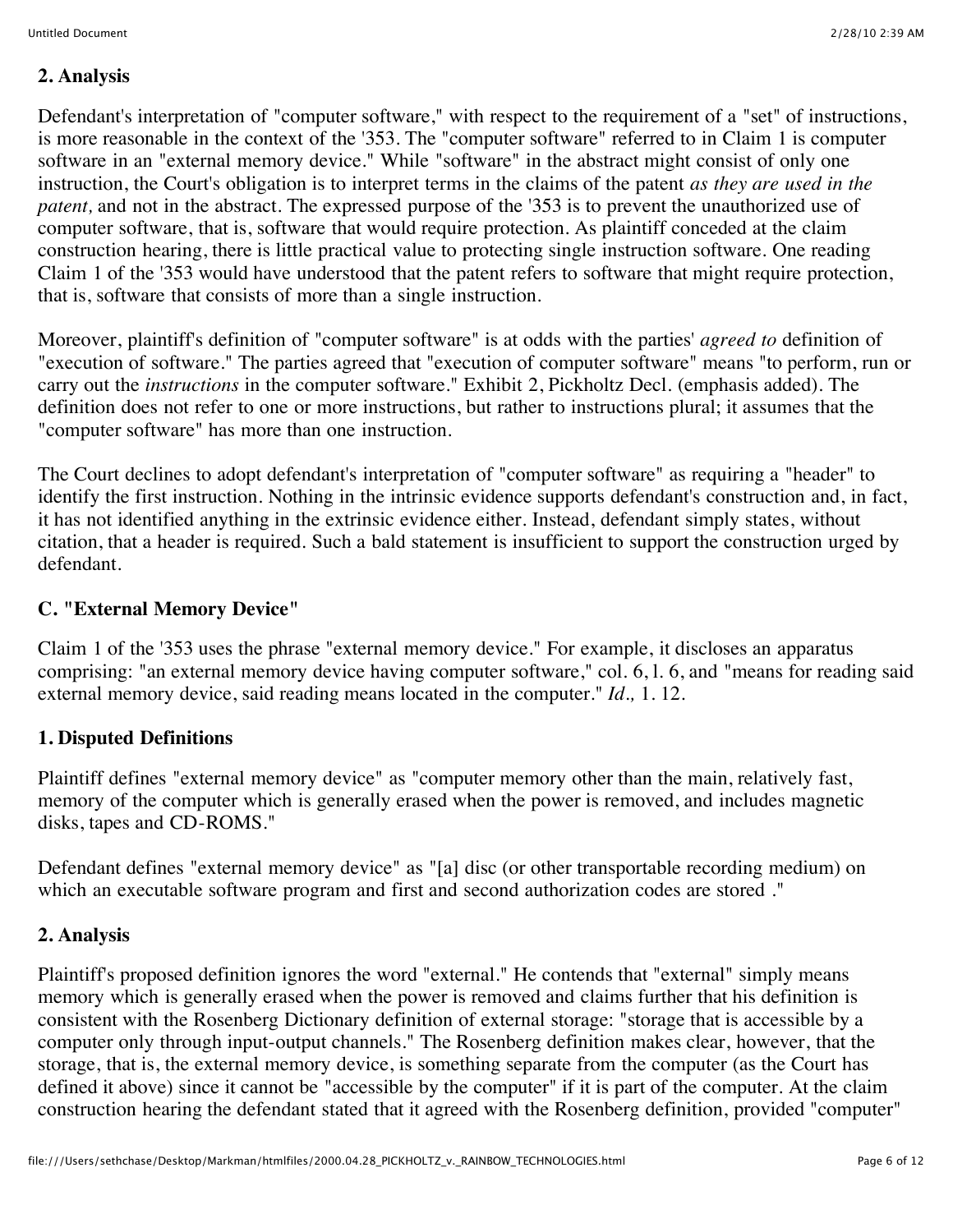is interpreted as defendant has urged. Since the Court has concluded that the intrinsic evidence compels defendant's construction of "computer," the Court will adopt the Rosenberg Dictionary definition of external memory, a definition proffered by plaintiff.

Plaintiff's extrinsic evidence is not inconsistent with external memory being defined as memory that is connected to, but not part of, the computer. For example, the Computing Course Materials identified by plaintiff describe "main memory" as "the working memory of the CPU, with fast access and limited numbers of bytes being transferred," and "external memory" as the "long term storage of information." The definition thus distinguishes between the memory of the computer (as the Court has defined it) and memory outside the computer.

The Court is not construing "external memory" to require that the memory be housed in a different casing from the microprocessor system. Rather, external memory is memory that is connected to the computer (as "computer" is used in claim 1), that is, it is external to the computer, not external to the casing in which the computer is housed. Thus a disk drive or CD ROM which is "housed" in the same casing as the computer would still be external memory under the Court's interpretation since it is not part of the computer, but rather is accessible to the computer.

### **D. "Located In The Computer"**

Claim 1 uses the phrase "located in the computer" as follows: (1) col. 6, l. 12 ("reading means located in the computer"), (2) col. 6, l. 13-14 ("pseudorandom number generator device located in the computer"), and (3) col. 6, l. 2-24 ("processing means located in the computer").

### **1. The disputed definitions**

Plaintiff contends the phrase means "the computer's processing units and the memory, peripherals or other devices which are connected electronically to and communicate with the processing units." Defendant's proposed definition is consistent with its more narrow definition of "computer."

The dispute here is the same as the parties' dispute with respect to the meaning of "computer."

### **2.** *Analysis*

As the Court has construed "computer" to mean the CPU and main memory on the CPU's circuit board, which taken together form a part of a dedicated microprocessor system," "located in the computer" means "located in the CPU or main memory or on the CPU circuit board."

### **E. "Pseudorandom Number Generator Device"**

The parties agree that a pseudorandom number is "a number having a seemingly random occurrence but which in fact was specifically selected or generated." Claim 1 uses the phrase "pseudorandom number generator device" as follows: (1) col. 6, l. 13-14 ("pseudorandom number generator device located in the computer"), (2) col. 6, l. 19-20 ("said pseudorandom number generator device including a sealed casing"), and (3) col. 6, l. 23-25 ("coupled to said reading means and said pseudorandom number generator device").

### **1. Disputed definitions**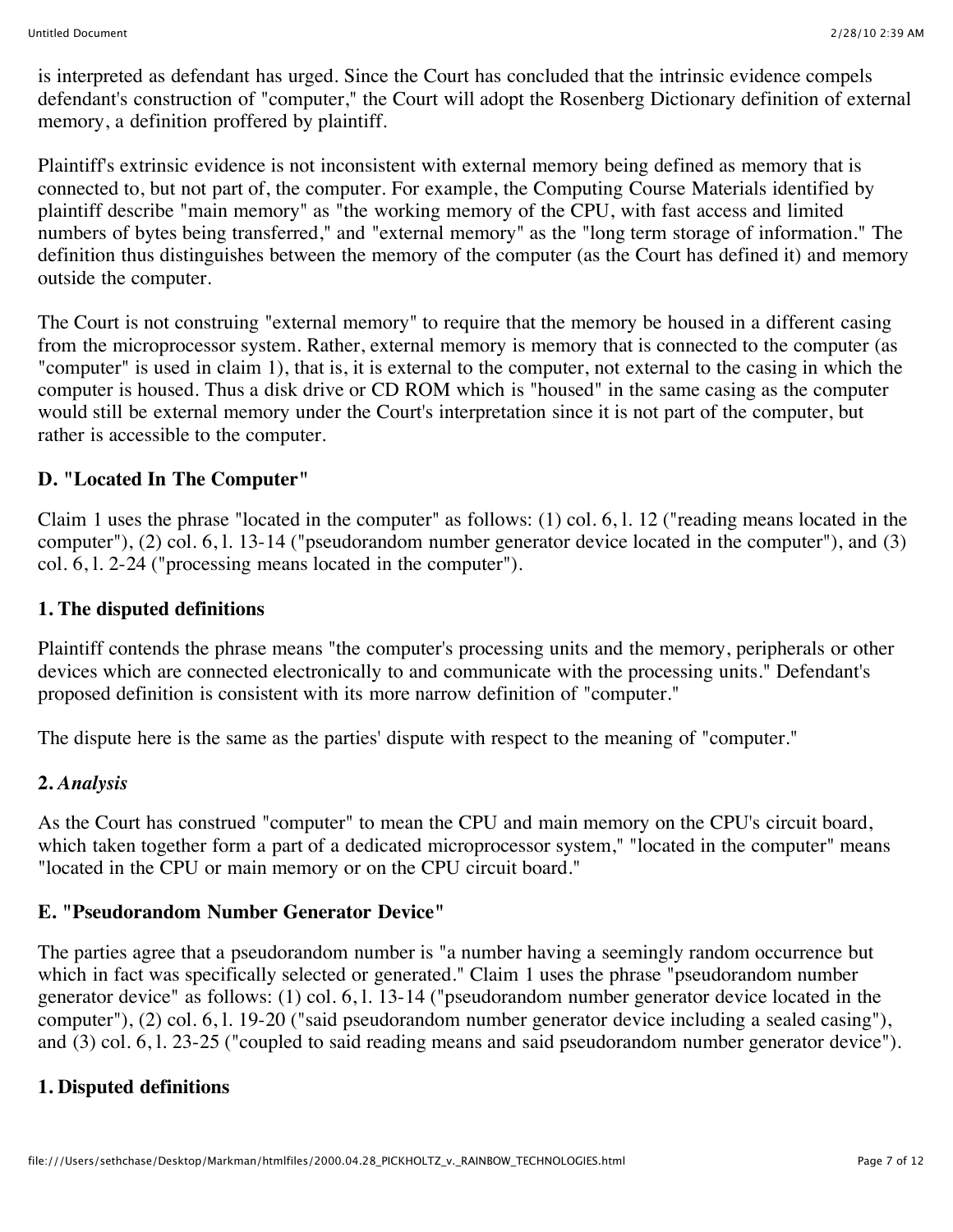Plaintiff defines the generator as "hardware, software or a combination thereof, which provides one or more pseudorandom numbers as an output." Defendant defines the generator as "hardware that generates, in a deterministic fashion, a sequence of numbers that appear to be random."

The parties' dispute is whether the generator device consists of hardware only, software only, or a combination thereof.

## **2. Analysis**

Claim 1 refers to a pseudorandom number generator *device.* The use of the word "device" implies the use of hardware, rather than software. For example, the '353 repeatedly uses the phrase "external memory *device."* "Device," as used in this phrase, refers to hardware, such a disk drive or CD ROM and supports an interpretation of "pseudorandom number generator device" as also referring to hardware.

Moreover, the phrase "pseudorandom number generator device including a sealed casing" indicates that hardware must be involved. At the claim construction hearing plaintiff conceded that the sealed casing would cover the hardware, although he contended that software could also be included. His concession, however, demonstrates that his proposed definition-which would allow the pseudorandom number generator device to consist of only software-is contrary to what is claimed.

Further, the specification identifies the "pseudorandom number generator" as hardware. In Fig. 3, the '353 identifies a generator that comprises a "shift register." Col. 4, l. 4-10.

Finally, the construction of "pseudorandom number generator device" as excluding software is consistent with the prosecution history. The Patent Examiner, in an action dated July 27, 1984, specifically stated that plaintiff "has claimed and disclosed a *hardware* random number generator 22 whereas [the prior art] discloses the *software* generation of random numbers." (Emphasis added.) There is nothing in the subsequent prosecution history that suggests that plaintiff objected to the characterization of his invention as claiming a hardware PRN generator. Rather, in his reply to the Patent Examiner, plaintiff specifically distinguished his invention from the prior art by stating that the prior art "does not have the pseudorandom number generator device including a sealed casing." Plaintiff stated further that his PRN generator device "includes a sealed casing, thereby preventing identification of the pseudorandom number generator device algorithm." Nov. 4, 1984 response at pages 3-4. Plaintiff thus agreed that his invention involves a *hardware* generator; as plaintiff conceded at the hearing, a software-only PRN generator would not require a sealed casing to prevent identification of the algorithm.

The fact that the specification states that "by implementing the PRN algorithm using software, rather than in a discrete generator, it is possible to render the algorithm reasonably inaccessible by essentially 'burying' the routine in the software," col. 5, l. 28-32, does not compel a definition of "generator device" that includes software only. As stated above, the claim uses the term "device" and states that the "device" includes a "sealed casing," thus requiring that hardware be involved. The reference to software in the specification may support an argument that a software implementation of the PRN generator is equivalent to the hardware implementation claimed, *see generally Warner-Jenkinson co. v. Hilton Davis Chemical Co.,* 520 U.S. 171 (1997), but it is insufficient to demonstrate that plaintiff *claimed* a software-only device in light of the overwhelming evidence showing that he claimed a hardware PRN generator. Plaintiff's argument that the PRN generator device may include a combination of hardware and software is likewise an equivalence argument; there is nothing in the language of the claim, the specification or the prosecution history to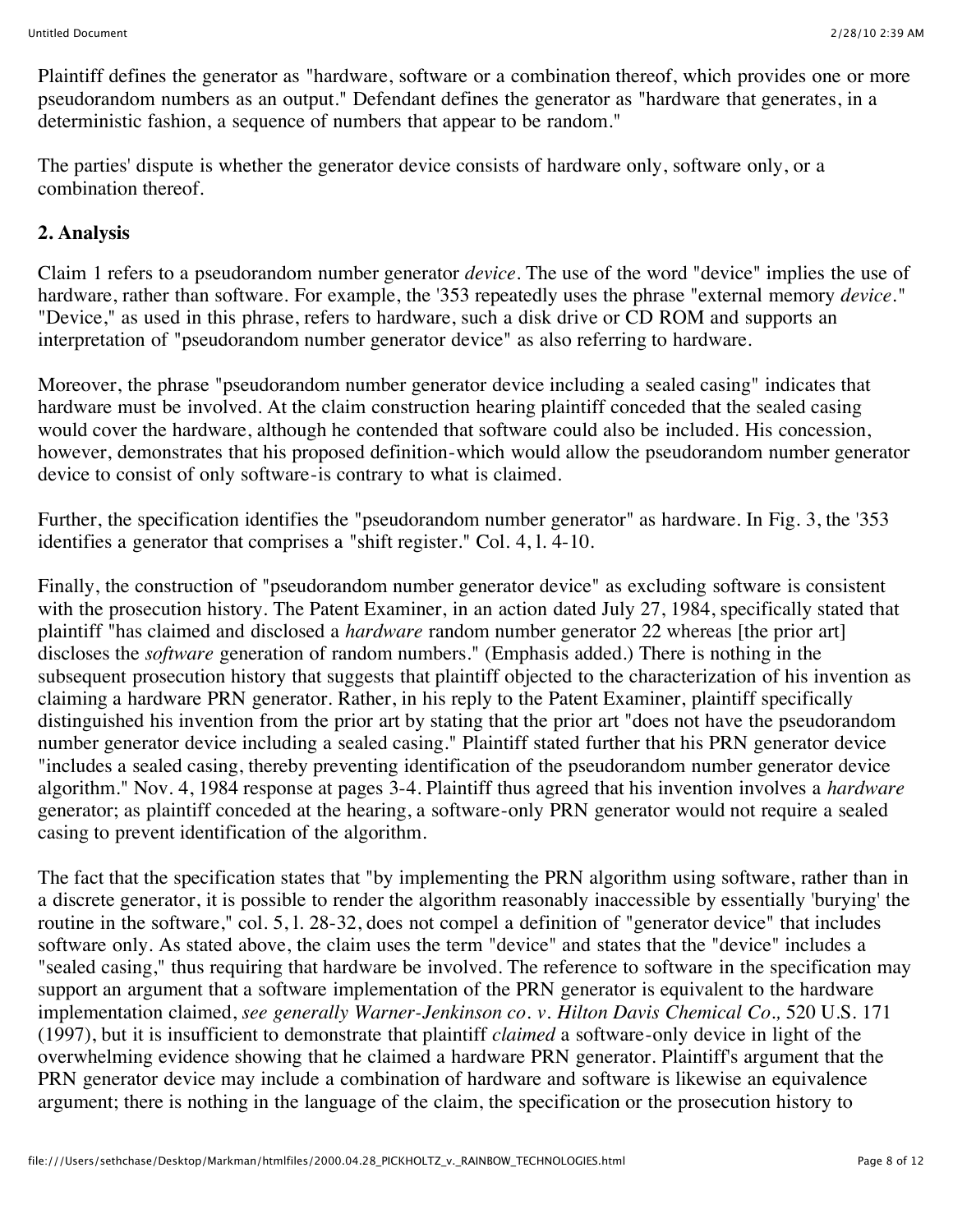support the conclusion that plaintiff specifically claimed a combination hardware/software PRN generator device.

### **F.** *"Pseudorandom Sequence"*

Claim 1 provides that a second authorization code be a part of a "pseudorandom sequence." Col. 6, l. 10.

# **1. Disputed definitions**

Plaintiff proposes that "sequence" means "an ordered *set* of pseudorandom numbers" (emphasis added). According to plaintiff, a "set," in turn, is a collection of particular things; a "set" can have zero, one or many elements.

Defendant proposes that a sequence be "a sequence of numbers produced by a pseudorandom number generator device."

# **2. Analysis**

Plaintiff's proposed definition renders the word "sequence" meaningless. He does not explain how no number, that is, zero numbers, constitutes a "sequence" of numbers. Moreover, the specification supports an interpretation of sequence as requiring more than one number: "Pseudorandom sequences are characterized by sequences of *long strings of numbers* that appear as noise within portions of the *sting."* Col. 3, l. 58-60 (emphasis added). A "sting" must consist of two or more numbers.

### **E. Means Plus Function Claims**

Two of the disputed phrases are drafted in the "means-plus-function" format. A means-plus-function element must be "construed to cover the corresponding structure, material, or acts described in the specification and equivalents thereof." 35 U.S.C. s. 112 para. 6. To construe such a claim the court must first identify the specified function. Second, the court must "consult the specification to define a structure, material or acts corresponding to this claimed function." Sage Prods., Inc. v. Devon Indus., Inc., 126 F.3d 1420, 1428 (Fed.Cir.1997). "A structure disclosed in the specification is only deemed to be 'corresponding structure' if the specification clearly links or associates that structure to the function recited in the claim." Kahn v. General Motors Corp., 135 F.3d 1472, 1476 (Fed.Cir.1998).

"Unlike the ordinary situation in which claims may not be limited by functions or elements disclosed in the specification, but not included in the claims themselves, in writing a claim in means-plus-function form, a party is *limited* to the corresponding structure disclosed in the specification and its equivalents." Kahn 135 F.3d at 1476 (emphasis added). Thus, section 112, paragraph 6 " 'operates to cut back on the type of means which could literally satisfy the claim language." ' Jonsson v. The Stanley Works, 903 F.2d 812, 819 (Fed.Cir.1990) (citation omitted).

Plaintiff's contention that "there is no requirement for a structural disclosure in a patent application" and therefore the Court can somehow construe the means element to include a structure not disclosed is unpersuasive. First, the case highlighted by plaintiff at the claim construction hearing, In re Donaldson Co., Inc., 16 F.3d 1189 (Fed.Cir.1994), held that "one construing means-plus-function language in a claim *must* look to the specification and interpret that language *in light of the corresponding structure, material or acts described therein,* and equivalents thereof, to the extent that the specification provides such disclosure." Id.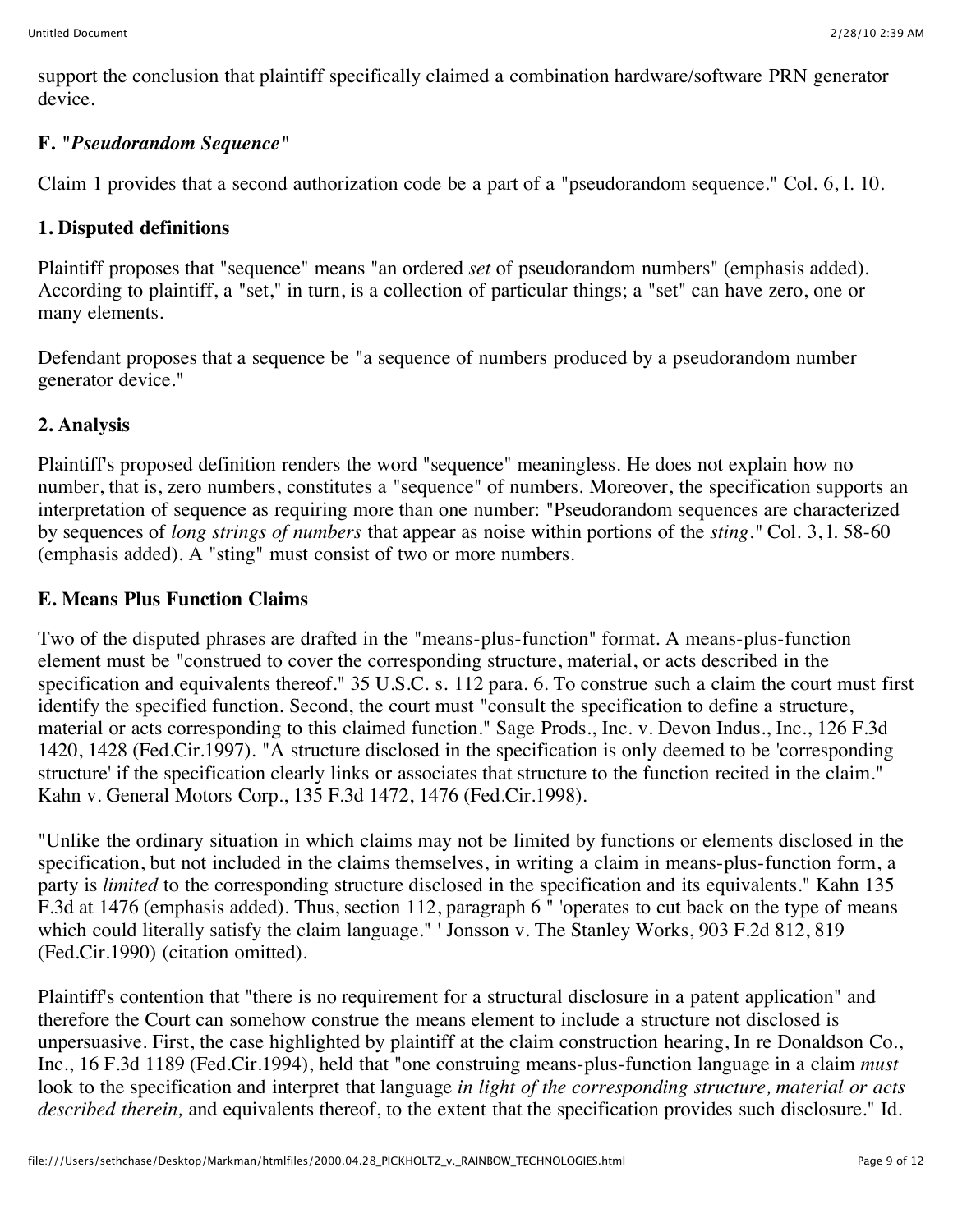at 1193 (emphasis added). Second, while plaintiff is correct that a court may conclude that a party did not disclose a corresponding structure, material or acts in the specification (and the patent may therefore be invalid), if the Court concludes that such structure, material or act is disclosed, the party is limited to what is disclosed. *See* Kahn, 135 F.3d at 1476.

### **1. "Means For Reading"**

The parties agree that the phrase "being read" means "being loaded from a storage device, memory or other source (such as external memory) into RAM, memory or other destination, directly accessible by a CPU, logic or processing device."

Claim 1 includes the following element: "means for reading said external memory device, said reading means located in the computer."

### **a. Disputed definitions**

Plaintiff interprets "means for reading" as "[h]ardware, software or a combination thereof, or structural equivalents thereof, that effects the loading of data or instructions from a storage device, memory or other source (such as external memory) into RAM, memory or other destination that is directly accessible by a CPU, logic or other processing device."

Defendant interprets the phrase to mean "[h]ardware, software or a combination or structural equivalents thereof, that controls the CPU to load data or instructions from a storage device, memory or other source (such as external memory) into RAM, memory or other device that is directly accessible by the CPU."

The parties dispute whether the patent specifies that the CPU must do the reading of the data, or whether some other unspecified device may do the reading. Defendant contends that the patent is limited to the CPU, whereas plaintiff claims that patent sufficiently discloses that devices other than the CPU may do the reading.

### **b. Analysis**

The specification and Figure 1 identifies only one "device" for reading the external memory device, the CPU. Thus, while plaintiff may be correct that a CPU is not always required to read such information, the only structure identified in the patent specification is the CPU. Since this is a "means-plus-function" element, and the specification identifies a structure corresponding to the means for reading, the claim is limited to the means identified in the specification, that is, to the CPU.

Plaintiff's argument that the specification also discloses the input/output buffers as a "means for reading," col. 3, l. 32-35, is consistent with the Court's conclusion that the structure corresponding to the "means for reading" is the CPU. The specification defines the CPU as including buffers. Fig. 1.

### **2. "Processing Means"**

This is also a means plus function element. Claim 1 recites: "processing means located in the computer and coupled to said reading means."

### **a. Disputed definitions**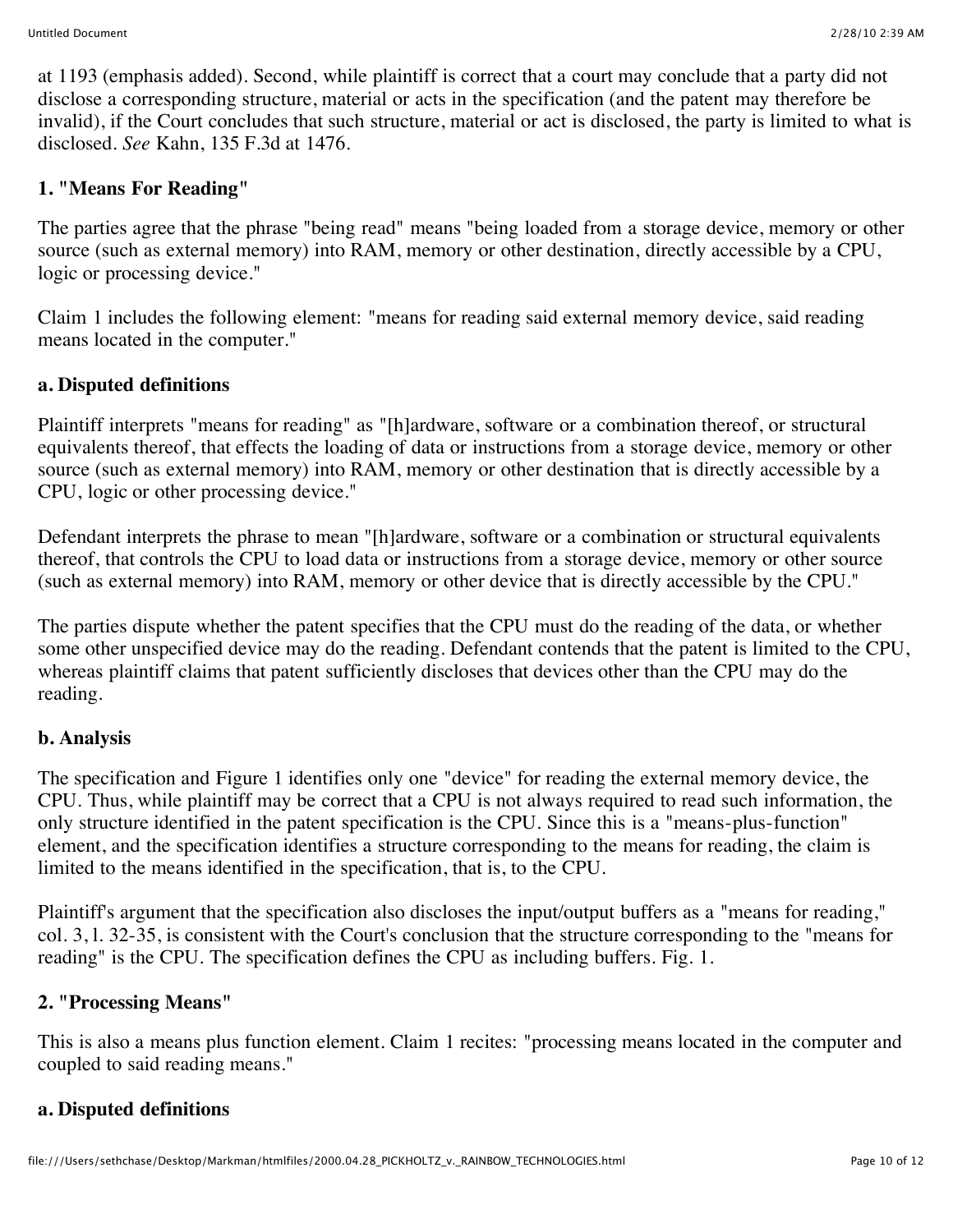The dispute here is the same as "means for reading" dispute: whether the specification discloses the processing means as only the CPU.

## **b. Analysis**

Again, the only specific corresponding structure identified by the specification is the CPU. Plaintiff argues that in addition to the CPU, the specification identifies "hardware" as performing the functions of the CPU. In particular, the specification provides:

In this disclosure, *there is shown and described only the preferred embodiment* of the invention, but as aforementioned, it is to be understood that the invention is capable of use in various other combinations and environments and is capable of changes or modifications within the scope of the inventive concept as expressed herein.... The comparison step, in step 5, *may be provided by conventional hardware (not shown)* or can be provided by CPU 12 using standard software.

Col.5, l. 13-24 (emphasis added). The phrase "may be provided by conventional hardware (not shown)" is *not* a disclosure of a corresponding structure, materials or acts. The "not shown" qualifier and the preceding statement-"there is shown and described only the preferred embodiment"-explicitly state that no other structure is disclosed in the specification. To hold otherwise would eviscerate the rule that in construing a means-plus-function element "a party is limited to the corresponding structure disclosed in the specification and its equivalents." Kahn 135 F.3d at 1476.

## **CONCLUSION**

For the foregoing reasons, the Court construes the disputed terms and phrases of the '353 as follows:

1. "Computer" means the CPU and main memory on the CPU's circuit board, which, taken together, form a part of a dedicated microcomputer system capable of executing instructions on data, and which exclude connected peripheral devices.

2. "Computer software" means a set of instructions for execution on a computer, and may include associated data.

3. "External memory device" means storage that is accessible by computer (as that term is defined above) only through input/output channels.

4. "Located in the computer" refers to a location in the computer (as "computer" is defined above.

5. "Pseudorandom number generator device" means hardware that generates, in a deterministic fashion, a sequence of numbers that appear to be random.

6. "Pseudorandom sequence" means a sequence of numbers produced by a pseudorandom number generator device.

7. "Means for reading" refers to hardware, software or a combination thereof, or structural equivalents thereof, that controls the CPU to load data or instructions from a storage device, memory or other source (such as external memory) into RAM, memory or other device that is directly accessible by the CPU.